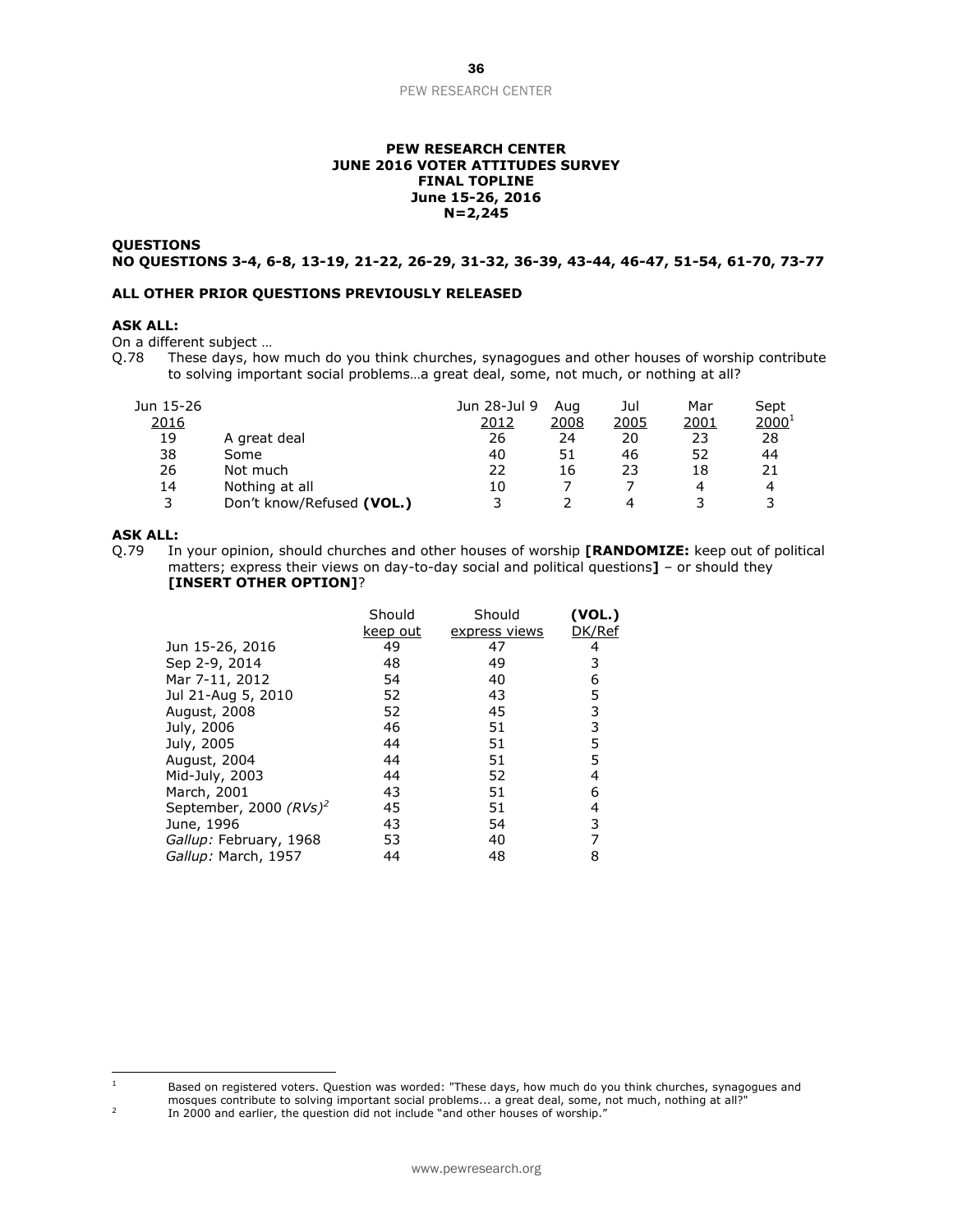#### EVANGELICALS RALLY TO TRUMP, RELIGIOUS 'NONES' BACK CLINTON

# **ASK ALL:**<br>Q.80 Di

During political elections, should churches and other houses of worship come out in favor of one candidate over another, or shouldn't they do this?

| Should<br>come out in | Should not<br>come out in | (VOL.)   |
|-----------------------|---------------------------|----------|
| candidates            | candidates                | DK/Ref   |
| 29                    | 66                        | 5        |
| 32                    | 63                        | 5        |
| 27                    | 66                        | 7        |
| 24                    | 70                        | 6        |
| 29                    | 66                        | 5        |
| 28                    | 63                        | 9        |
| 25                    | 65                        | 10       |
| 22                    | 70                        | 8        |
|                       | favor of                  | favor of |

## **ASK ALL:**

Q.81 How do you feel about this statement: It's important to me that a president have strong religious beliefs. Do you completely agree, mostly agree, mostly DISagree, or completely DISagree with it?

| Jun 15-26 |                           | Jun 28-Jul 9 | Aug  | Aug  | Aug  | Sept       |
|-----------|---------------------------|--------------|------|------|------|------------|
| 2016      |                           | 2012         | 2008 | 2007 | 2004 | 2000 (RVs) |
| 25        | Completely agree          | 30           | 32   | 30   | 29   | 35         |
| 37        | Mostly agree              | 37           | 40   | 39   | 41   | 35         |
| 19        | Mostly disagree           |              | 14   | 16   | 15   | 17         |
| 16        | Completely disagree       |              | 11   |      |      | 10         |
| ર         | Don't know/Refused (VOL.) | 4            |      | 4    |      | 3          |

### **ASK ALL:**

Q.82 Do you think of yourself as a member of a minority because of your religious beliefs, or not?

| Jun 15-26 |                           | Sep 2-9 | Aug 11-17 | Mar  |
|-----------|---------------------------|---------|-----------|------|
| 2016      |                           | 2014    | 2009      | 2001 |
| 19        | Yes                       |         | 19        | 19   |
| 79        | No                        | 78      | 78        | 78   |
| っ         | Don't know/Refused (VOL.) |         |           |      |

#### **ASK IF EVANGELICAL CHRISTIAN AND NOT CATHOLIC (BORN=1 AND (RELIG=1,3,4,13 OR CHR=1)):**

Q.83 In recent years, has it become more difficult to be an evangelical Christian in the U.S., has it become easier, or hasn't it changed very much?

#### **BASED ON EVANGELICAL CHRISTIANS [N=603]:**

| Jun 15-26 |                           | Sep 2-9 |
|-----------|---------------------------|---------|
| 2016      |                           | 2014    |
| 41        | Has become more difficult | 34      |
| 10        | Has become easier         | 8       |
| 46        | Hasn't changed very much  | 53      |
| 3         | Don't know/Refused (VOL.) | 5.      |